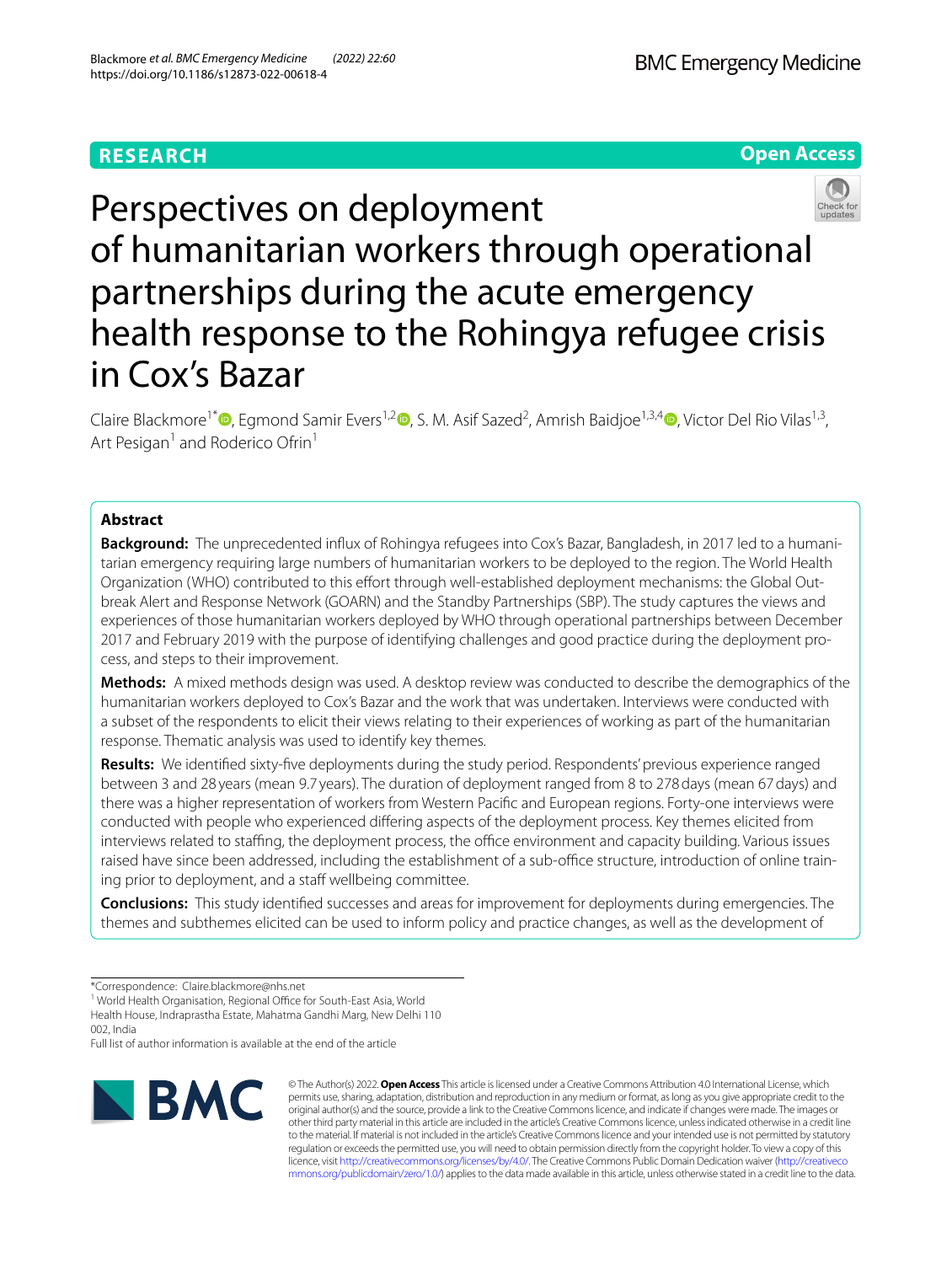performance indicators. Common fndings between this study and previous literature indicate the pivotal role of staf deployments through partnership agreements during health emergency response operations and a need for continuous improvements of processes to ensure maximum efectiveness.

**Keywords:** Humanitarian response, Health emergencies, Operational deployments, Refugee setting, Human resources for health

## **Background**

In 2017, over 700,000 Rohingya refugees crossed from Myanmar into Bangladesh joining refugees from previous waves of displacement  $[1-3]$  $[1-3]$  to form the largest refugee camp in the world, currently hosting over 850,000 refugees, and straining the resources of one of Bangladesh's poorest districts [[4\]](#page-12-2).

The Rohingya refugees faced considerable public health challenges, including severe and acute (mental) trauma, housing in overcrowded camps, poor water sanitation and hygiene (WASH) conditions, poor nutritional status [[5\]](#page-12-3), low vaccination coverage [\[6\]](#page-12-4) and others.

The number of refugees rapidly overwhelmed the limited available capacity of local communities and health systems, and additional health service capacity was required. The Government of Bangladesh requested international assistance, and the World Health Organization (WHO) took on the leadership of the Health Sector Coordination in support of the Government on 1st October 2017. In an emergency of this scale, it was necessary for WHO to collaborate with operational partners in line with the Regional Framework on operational partnerships for emergency response to achieve a timely, coor-dinated, effective and efficient emergency response [\[7](#page-12-5)]. Standby Partnerships (SBPs) and the Global Outbreak Alert and Response Network (GOARN) contributed significantly to the staffing of WHO operations in Cox's Bazar.

Standby Partnerships are bilateral agreements between organizations and UN agencies, with partners providing support to UN agencies responding to humanitarian emergencies through the secondment of gratis personnel. Each Standby Partner maintains its own roster of humanitarian experts  $[8]$  $[8]$ . These personnel have been pre-identifed and can be rapidly mobilized.

GOARN is a global partnership which can deploy personnel with technical and operational skillsets to support public health emergency response  $[9]$  $[9]$ . The GOARN secretariat and operational support team are based in WHO Headquarters in Geneva, Switzerland, and at several WHO regional offices. Partners include networks of academic institutions, laboratories and regional technical networks, medical and surveillance initiatives, United Nations agencies, international humanitarian non-governmental organizations and national public health institutions.

#### **Previous research into deployments**

Humanitarian emergency response globally involves the deployment of large numbers of staf, often at signifcant fnancial cost [[10\]](#page-12-8). Research is needed to guide organisations to undertake these deployments efficiently, while ensuring the thorough vetting and wellbeing of deployed staf.

Limited literature has been published on staf providing humanitarian assistance  $[11]$  $[11]$ . Where it is available, the majority has been concentrated on the mental wellbeing of humanitarian workers, or focuses specifcally on recruitment or the nature of the work. In addition to the operational constraints of research in humanitarian settings, workers deployed are often part of a transient workforce for which follow up can be challenging [\[12](#page-12-10)]. To date, there has been little written on the process of their deployment, or the technical and operational aspects of the deployment process in the emergency response.

Work was initiated by WHO in order to analyse and evaluate the deployment processes and experiences in the emergency response in Cox's Bazar. This article aims to describe the demographic characteristics of deployees through operational partnerships mechanisms, and to describe deployment experiences from personnel within diferent roles to identify challenges and good practice during the deployment process, and how the process could be improved. Results of this study can inform future changes in policy and practice related to deployments in humanitarian emergencies.

## **Methods**

A mixed methods approach was used: frstly, a desk review of deployments utilizing quantitative data was performed, followed by a qualitative study of interviews carried out with personnel involved in the response by operational partnerships in Cox's Bazar.

## **Desk review**

#### *Study design*

The desk review was a cross-sectional study from which descriptive statistics were derived to characterize the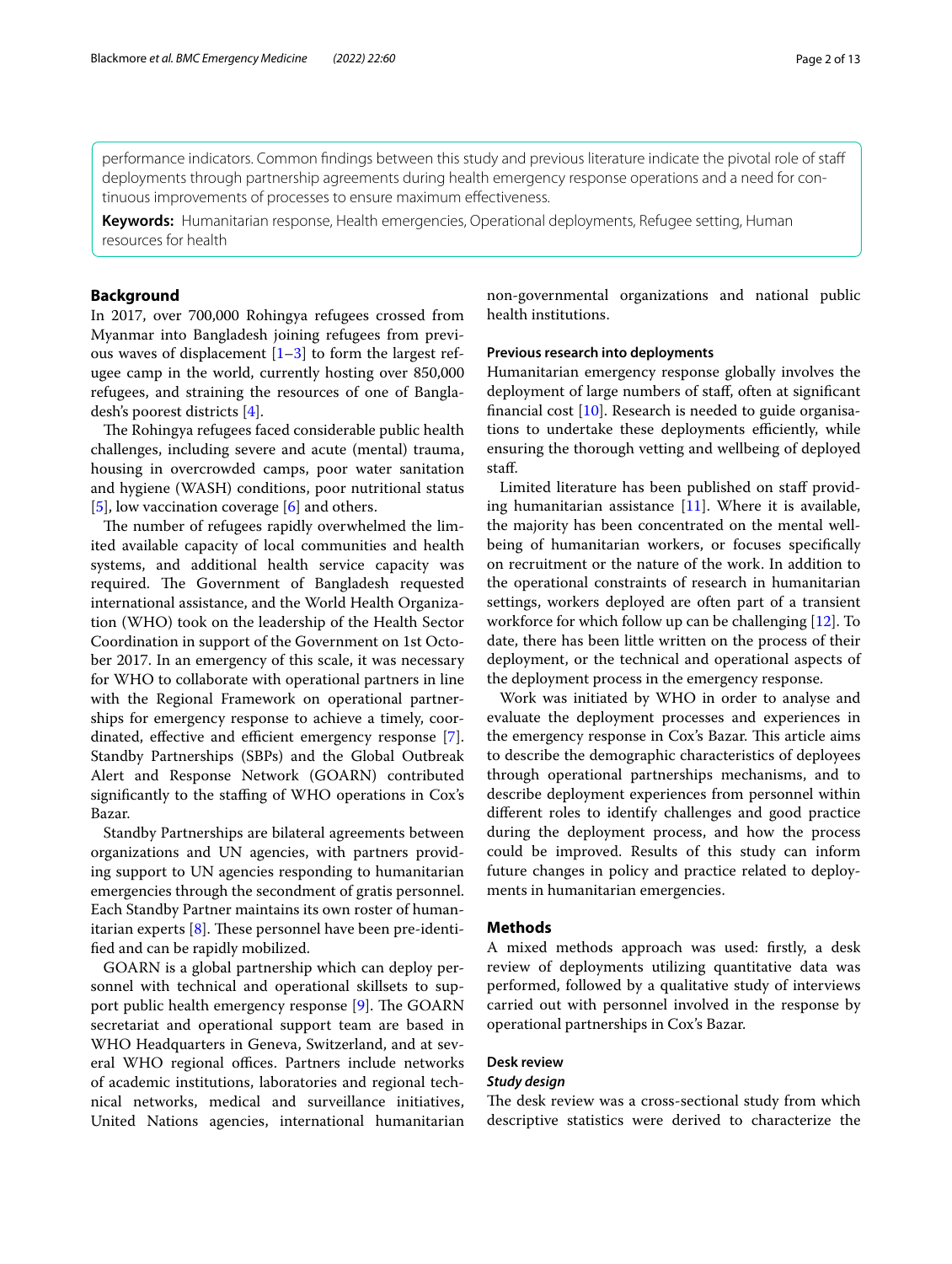demographics and input of people deployed by GOARN and SBPs in Cox's Bazar.

#### *Study population*

The study population comprised of people deployed to Cox's Bazar through either GOARN or a Standby Partner as part of the emergency response to the Rohingya refugee crisis between December 2017 and February 2019.

## *Data collection*

Data were extracted from a database held centrally at WHO Headquarters in Geneva, which included demographic details of deployees, dates of deployment, deployee role (job title) and incident management system function (wider technical area of working), releasing entity (operational partner) and grade. Previous experience and nationality were extracted by the authors (EE,CB) from CVs submitted to WHO as part of the application process. Descriptions of contributions were extracted by the authors (EE,CB) from technical reports and performance evaluation reports submitted by the workers at the end of their deployment to provide an overview of the activities undertaken and aid interpretation of the data. All information was collated into a core dataset in Excel, from which descriptive statistical analysis was performed (CB). Where data were missing, alternative data sources were used to attempt to complete the dataset where possible. The number of deployees included in each statistical analysis is indicated in the relevant results section. This dataset was also used as a reference to interrogate the qualitative data, looking for patterns in responses from particular technical areas or organisations.

# **Interviews of personnel**

## *Study population*

Interviewees were selected persons with signifcant operational experience related to the deployment of operational partnership personnel, where their activities linked to the deployment process was a substantial proportion of their role. This included WHO staff from all levels of the organization and staf from operational partners who contributed to the deployment process. Deployees of all experience levels were included in the interviews, with some having had several previous deployments to other locations and some having had no previous deployments. Inclusion criteria are included in Supplementary [Materials](#page-11-0).

#### *Study design*

A semi structured interview with a set of core questions was used, with fexibility to probe interviewees' answers further if needed. Interview questions were developed by

the authors (AP, EE, CB) and designed to cover key elements of the operational partnership response. Questions used are included in [Supplementary Materials](#page-11-0), and covered the interviewees' role, their view on the contribution of operational partnerships in Cox's Bazar, challenges faced and suggested improvements.

#### *Data collection*

The interviews were conducted by an external consultant (CB), unknown to the majority of interviewees. The setting of the interview varied: ideally interviews were conducted face to face, but where this was not practical, online or telephone interviews were used.

## *Sampling technique*

Initially a purposive and stratifed sampling frame was used (AP and EE), identifying twenty people representing each technical area or role of interest. This included at least one representative from each area listed in Table [1](#page-3-0) and their affiliation or location, listed in Table [2](#page-4-0). As interviews progressed, a snowball sampling technique developed, with interviewees suggesting others to interview. Interviews were conducted until suggested interviewees had responded and saturation point was reached and subsequent interviews ofered no new insights.

#### *Analysis*

Thematic analysis of the interviews was undertaken (CB) and followed the seven steps outlined by Braun and Clarke: transcription, reading and familiarization, coding, searching for themes, reviewing themes, defning and naming themes, and fnalizing the analysis [[13\]](#page-12-11). Discussions were held by members of the authorship team (CB, AP, AB) to clarify and triangulate themes and gain a fuller understanding of the interviewees' discourse. Qualitative data were interpreted and analysed in conjunction with the quantitative analysis, allowing interview responses to be informed by, and interpreted in light of the related quantitative data.

## *Ethical approval*

As this study is a service evaluation and no patients were involved, there was no requirement for ethical approval. Involvement in interviews was optional with no remuneration, and participants were informed verbally of the aims of the study at the start of the interview by the interviewer. It was discussed that the purpose was to conduct an internal review the operational response, and the interview was designed and would be conducted by WHO. Participants were informed they were free to withdraw from the process at any point and their responses would be removed. They were also informed that information provided would be included in the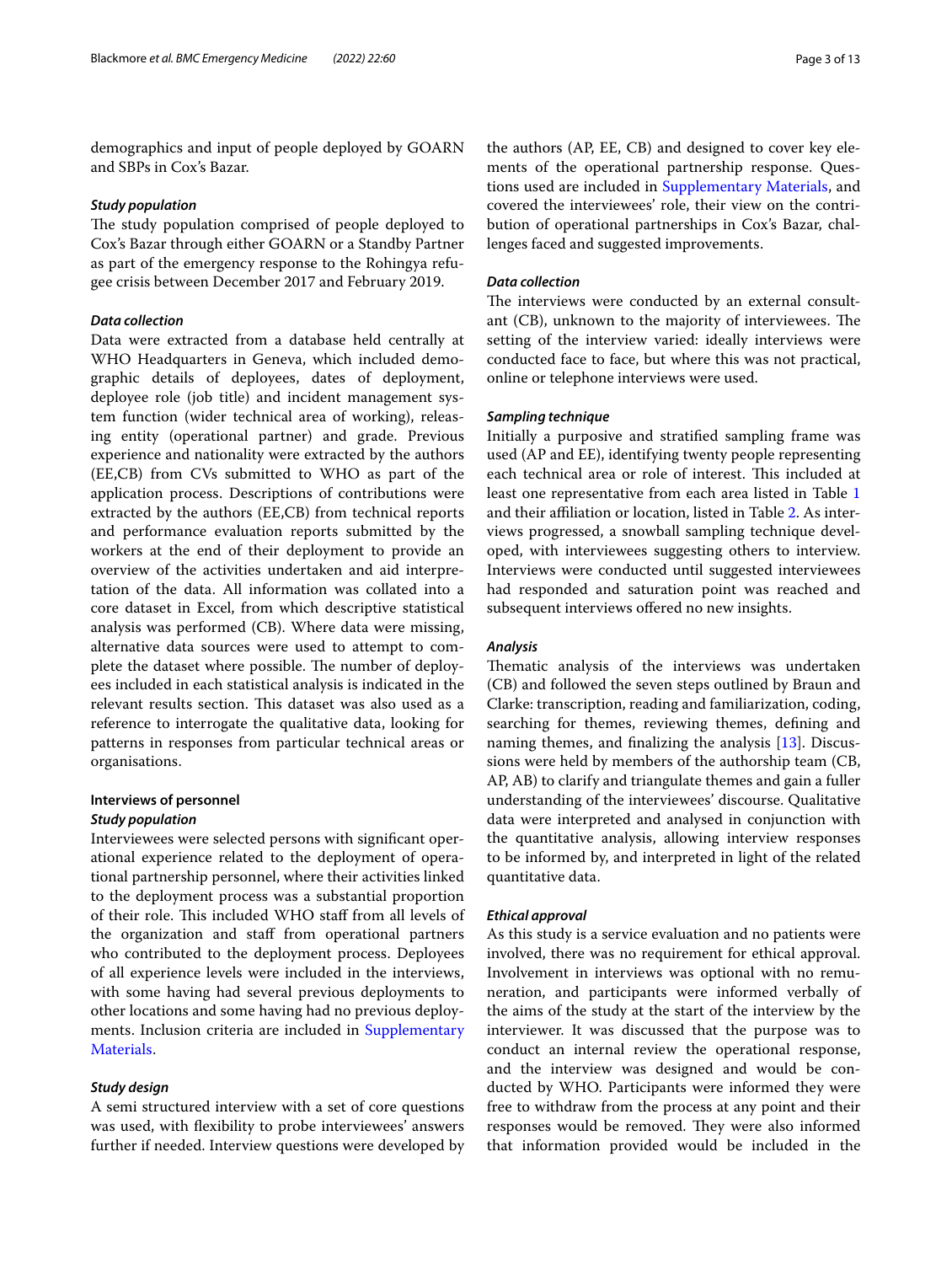| <b>Deployee IMS function</b>     | Deployee role                              | Number of<br>deployments<br>(%) |
|----------------------------------|--------------------------------------------|---------------------------------|
| Health expertise and operations  | Case management officer                    | 3(4.6)                          |
|                                  | Epidemiologist                             | 18(27.7)                        |
|                                  | Field manager                              | 4(6.2)                          |
|                                  | Health operations team lead                | 1(1.5)                          |
|                                  | Infection prevention and control           | 6(9.2)                          |
|                                  | Laboratory technical officer               | 2(3.1)                          |
|                                  | Public health officer                      | 1(1.5)                          |
|                                  | Surveillance officer                       | 9(13.8)                         |
|                                  | Epidemiology team lead                     | 1(1.5)                          |
|                                  | Mental health technical officer            | 1(1.5)                          |
|                                  | WASH officer                               | 4(6.2)                          |
| Leadership                       | Communications officer                     | 3(4.6)                          |
|                                  | Resource mobilization officer              | 1(1.5)                          |
| Operations support and logistics | Health logistics officer                   | 1(1.5)                          |
|                                  | Operations support and logistics team lead | 1(1.5)                          |
| Partner coordination             | Health cluster coordinator                 | 1(1.5)                          |
| Planning and information         | Data management officer                    | 4(6.2)                          |
|                                  | GIS specialist                             | 1(1.5)                          |
|                                  | Information management team                | 3(4.6)                          |

<span id="page-3-0"></span>**Table 1** Job roles and related IMS (Incident Management System) function for staff deployed to Cox's Bazar December 2017 – February 2019

review, but any statements used would be anonymised. The interview did not proceed until interviewees verbalised that they understood and agreed to participate.

## **Results**

## **Desk review** *Deployments of personnel*

There was a total of 65 deployments of personnel from operational partners to the WHO Cox's Bazar emergency office between December 2017 and February 2019: 43 deployments through GOARN and 22 through SBPs. Four people were deployed twice, two from GOARN and two from SBPs, giving a total of 61 individuals who were deployed during that period.

The majority of deployees fulfilled roles within the health expertise and operations function of the Incident Management System (IMS), as outlined in the WHO Emergency Response Framework [[14\]](#page-12-12), with the largest number of deployees fulflling epidemiologist or surveillance officer roles. Specific job roles are included in Table [1](#page-3-0).

## **Demographic information on deployees**

Available demographic information on the deployees is displayed in Table [2](#page-4-0). Of the 65 deployments, 32 were male and 33 were female. Two women and two men were

deployed twice. Information on nationality was available for 63 of the 65 deployments. The highest number (26 deployees, 41.2%) came from the EURO region.. One deployee (1.6%) came from within the South-East Asia region (where Cox's Bazar is located). Deployees' relevant occupational experiences were classifed as those where the job title or role description on the CV was related to the role they were deployed to fulfil. This was not always directly linked to humanitarian or the public health sector, with some deployees having relevant experience from the private sector. The number of years of experience ranged from three to 28 (mean 9.7). All deployees except one provided educational achievements on their CV, with all being in possession of at least a Bachelor's degree.

#### **Duration of deployment**

The length of deployment ranged from eight days to  $278$  days, shown in Fig. [1](#page-5-0). The mean length of deployment was 67days, with GOARN deployments tending to be shorter (mean 40days, range 8-91) and deployments through SBPs lasting longer (mean 119days, range 23-278). The longest deployments were between March and August 2018. This is also reflected when looking at the number of deployees in the Cox's Bazar office at any given time (Fig. [2\)](#page-5-1). This peaked at 18 deployees in May and July 2018, then reduced gradually over time.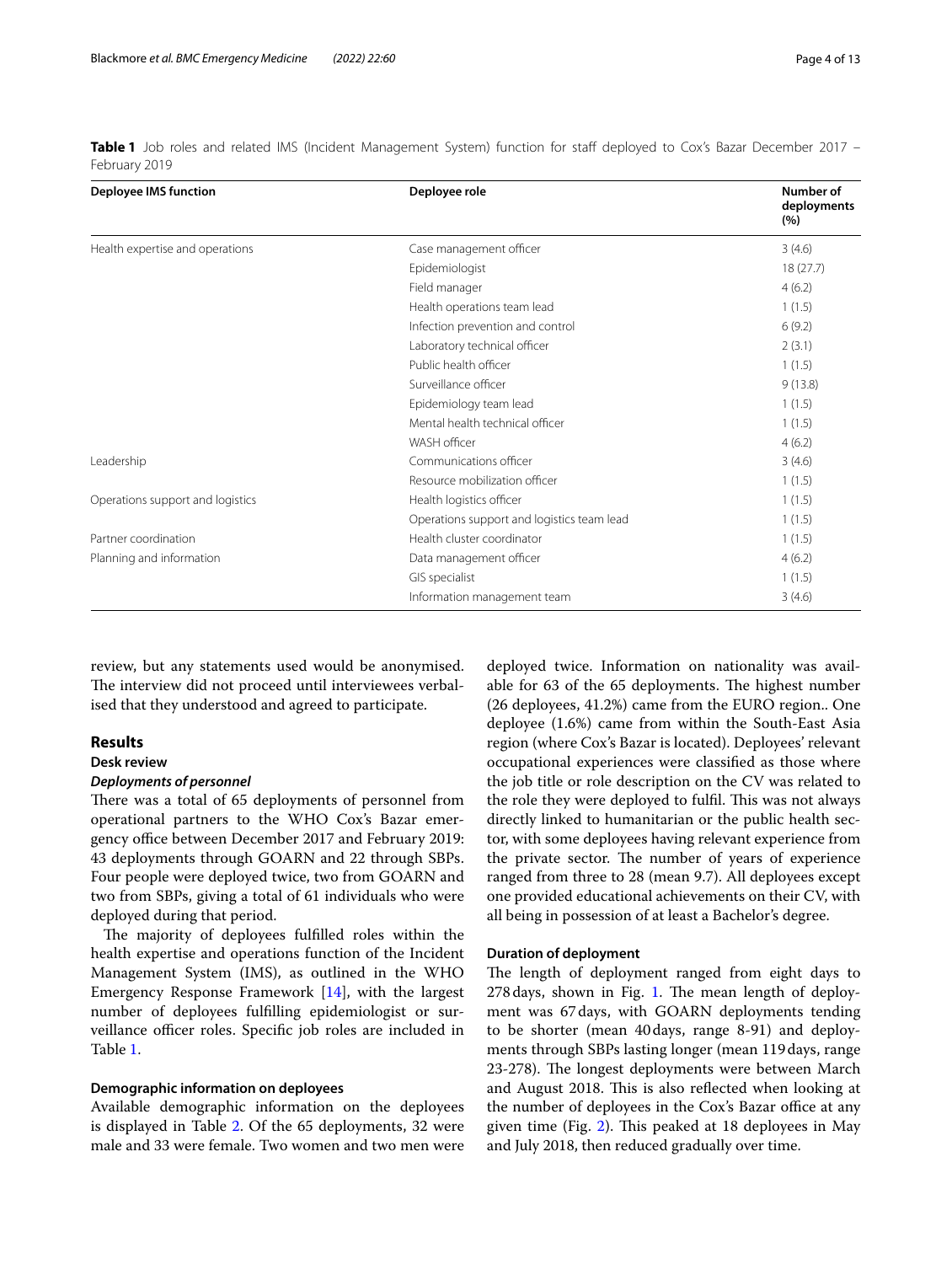<span id="page-4-0"></span>**Table 2** Demographic information on deployees to Cox's Bazar, as of 1 February 2019 (total 65 deployments)

| <b>Characteristic</b>          | Number of<br>deployees<br>(%) |
|--------------------------------|-------------------------------|
| Gender                         |                               |
| Female                         | 33 (50.8)                     |
| Male                           | 32 (49.2)                     |
| Missing data                   | 0(0)                          |
| Nationality (by WHO Region)    |                               |
| Europe                         | 26 (40.0)                     |
| Western Pacific                | 14(21.5)                      |
| Pan America                    | 11 (16.9)                     |
| Eastern Mediterranean          | 6(9.2)                        |
| Africa                         | 5(7.7)                        |
| South-East Asia                | 1(1.5)                        |
| Missing data                   | 2(3.1)                        |
| Age (years)                    |                               |
| $20 - 29$                      | 2(3.1)                        |
| 30-39                          | 9(13.8)                       |
| 40-49                          | 11 (16.9)                     |
| 50-59                          | 5(7.7)                        |
| $60+$                          | 1(1.5)                        |
| Missing data                   | 37 (56.9)                     |
| Years of experience            |                               |
| $0 - 5$                        | 18 (27.7)                     |
| $6 - 10$                       | 26 (40.0)                     |
| $11 - 15$                      | 11 (16.9)                     |
| $16 - 20$                      | 7 (10.8)                      |
| $21 - 25$                      | 2(3.1)                        |
| $26+$                          | 1(1.5)                        |
| Missing data                   | 0(0)                          |
| Highest educational attainment |                               |
| Bachelors degree               | 5(7.7)                        |
| Masters degree                 | 41 (63.1)                     |
| <b>MD</b>                      | 8(12.3)                       |
| PhD                            | 10(15.4)                      |
| Missing data                   | 1(1.5)                        |

## **Interviews of personnel**

Forty-one interviews were conducted with people involved in the deployments of personnel to Cox's Bazar. Their affiliation is shown in Table [3.](#page-6-0) This includes 11 of the deployees from different job roles in Table [1,](#page-3-0) and 30 personnel (both WHO and external to WHO) who were either involved in the deployment process or worked directly with the 65 people described above. The majority of interviews took around 1 h to complete.

#### **Key themes**

Four key themes were elicited by thematic analysis of the interviews: "staffing", "deployment process", "office" and "capacity building". Within these four key themes, there are between two and four master themes, and several subthemes. These are shown in Table [4](#page-7-0), with example quotes where interviewees suggested areas for development for each subtheme.

#### *Key theme 1: stafng*

Staffing was an issue highlighted by all interviewees. All those who were interviewed felt that staf deployed through partnership agreements played a pivotal role in the emergency response.

The need for a clear team structure and reporting lines was emphasised, including communication of management decisions. Some interviewees believed the vertical structure of the Incident Management Structure (IMS) afected communication, at times preventing information from being shared both between (horizontally) and within (vertically) IMS pillars.

Some interviewees recommended that team lead positions should be assigned to persons with considerable WHO experience and who would remain in the emergency office for longer, allowing for institutional memory and more efective functioning of the IMS. This also linked with continuity, with shorter deployments viewed as having some valuable contributions but at times being disruptive. However, it was recognised that the intensive workload, especially in early stages of the response, may not be sustainable for longer periods. Many interviewees called for a longerterm stafng plan as soon as it was clear that the emergency would be prolonged.

Clear terms of reference were raised by the majority of interviewees. Some deployees suggested for these to include a degree of fexibility and to be fnalized on arrival with their supervisor to ensure that they are clear on the role requirements. Handover and debriefng were also seen as important elements, and that these processes should be formalised, ideally with both the inbound and outbound deployments overlapping on site.

Many persons interviewed expressed that the standardized performance evaluation report (PER) was not seen as sensitive enough to act as an adequate evaluation tool and had limited use in distinguishing successful deployments. Linked to this, an internal roster was seen by some as a way to positively distinguish deployees who had worked well in Cox's Bazar. Many suggested an early performance review, within the frst 2 weeks of a deployment, in order to identify any potential problems and correct course as soon as possible.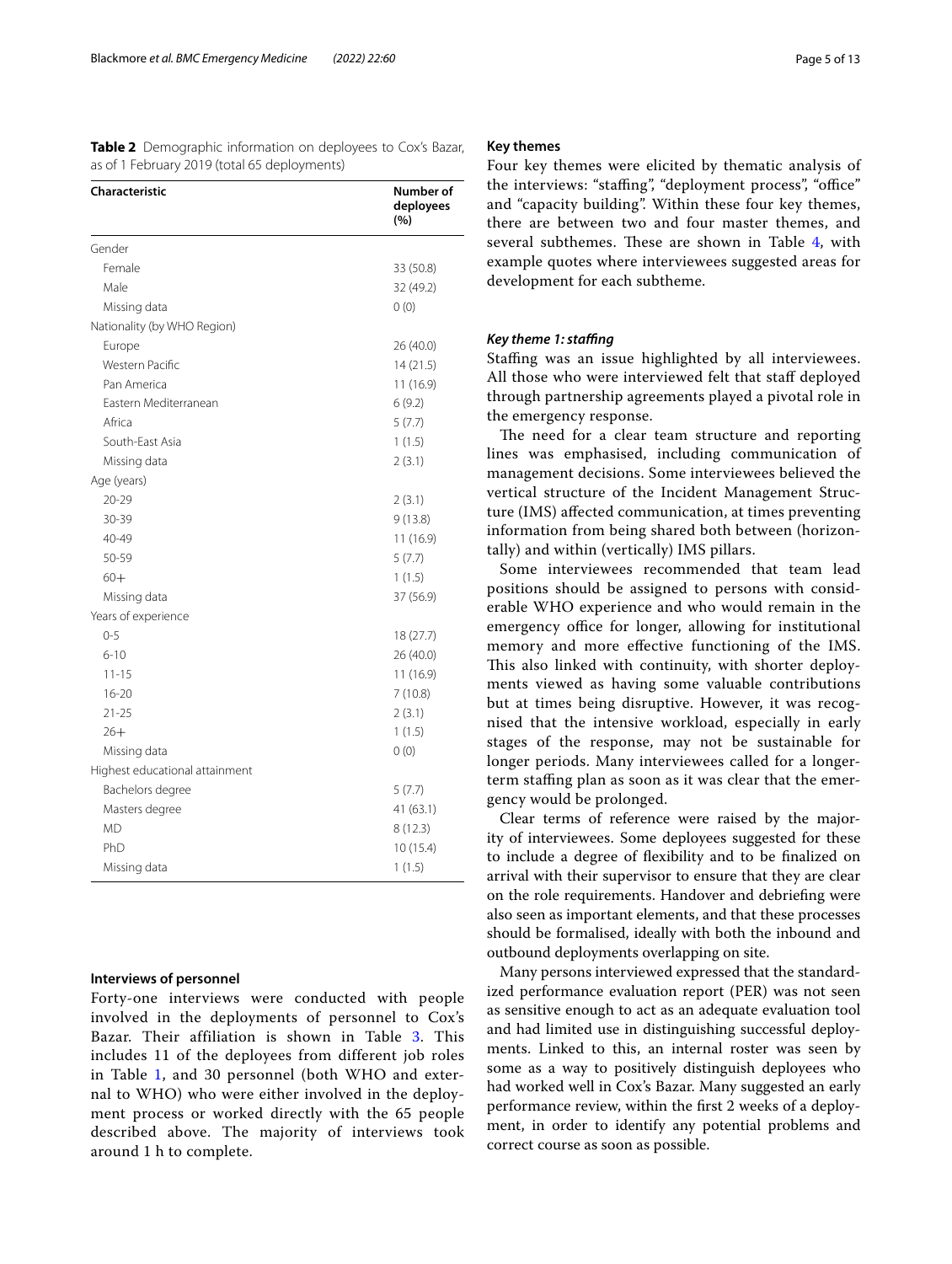

<span id="page-5-0"></span>

## <span id="page-5-1"></span>*Key theme 2: deployment process*

There were requests for more information prior to deployment, both role-specifc and general information about WHO systems and the WHO Emergencies programme. Preparation documents and processes varied depending on the deploying agency, with GOARN and each SBP having diferent guides and documents. Staff from the Cox's Bazar emergency office commented that the timings of deployments would have the greatest added value if they coincide with greatest need and allow for handover from outgoing personnel. It was also felt that the process could be streamlined to reduce delays such as travel approvals and visas. Interviewees recognised that ideally everyone would be trained and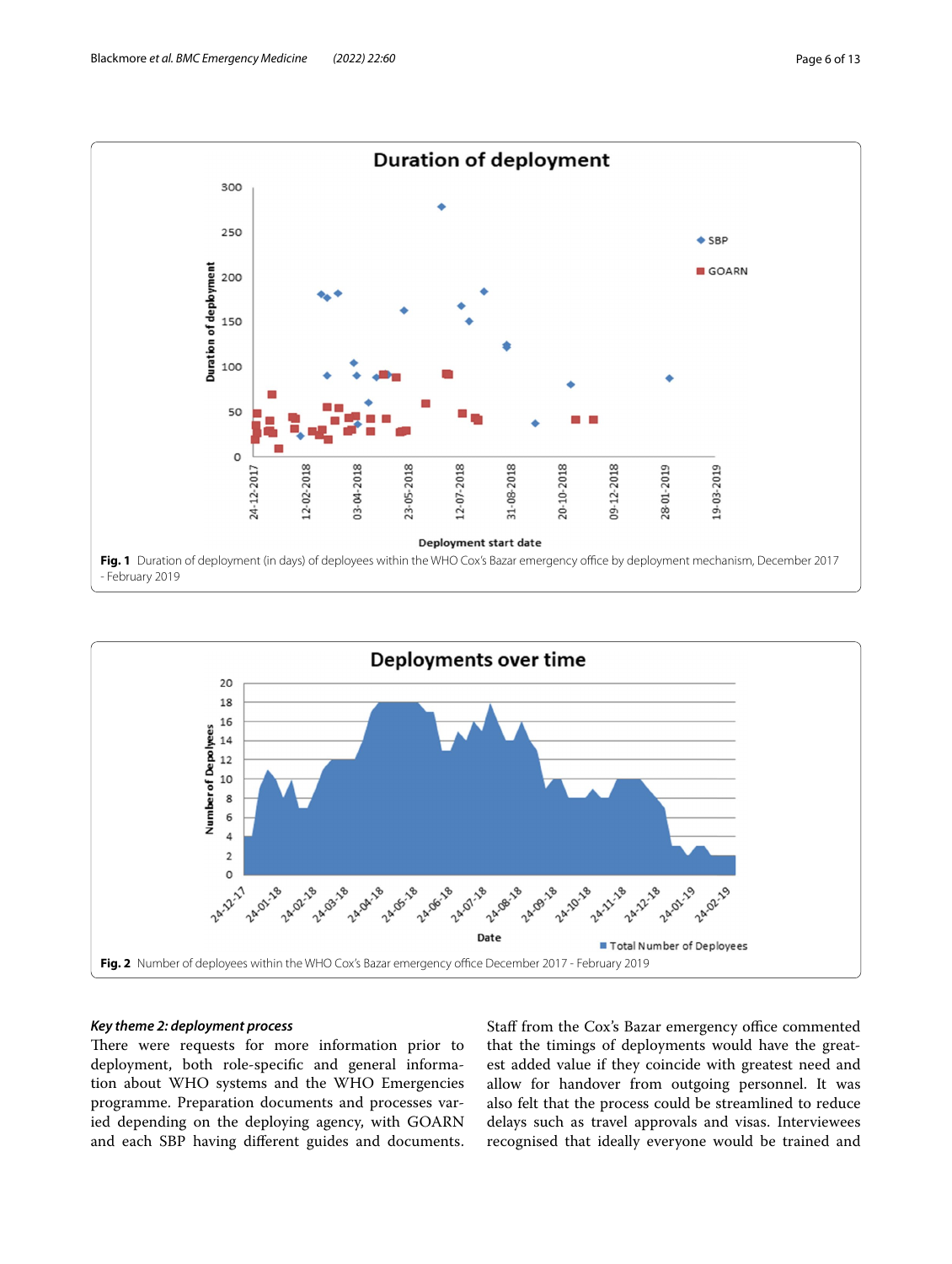## <span id="page-6-0"></span>**Table 3** Location of interviewees

| Group, by location                                                                            | Number of people       |
|-----------------------------------------------------------------------------------------------|------------------------|
| WHO Headquarters (Geneva, Switzerland) including GOARN and SBP secretariats                   | 4                      |
| WHO South-East Asia Regional Office (New Delhi, India)                                        |                        |
| WHO Bangladesh Country Office (Dhaka, Bangladesh)                                             |                        |
| WHO Cox's Bazar Emergency Office (Cox's Bazar, Bangladesh)                                    |                        |
| Deployees                                                                                     | $(SBP = 6, GOARN = 5)$ |
| SBPs: representatives from RedR Australia, Save the Children UK and Norwegian Refugee Council |                        |

*SBP* Standby partner

familiar with WHO systems and procedures, but a minimum standard training in relevant processes and IT systems would be benefcial for all deployees. Alternatively, recruitment of more administrative support familiar with WHO systems could be considered. The importance of a thorough briefng was noted, specifc to Cox's Bazar and including information on context, local culture and expectations.

More transparency was requested around recruitment of deployees, including selection of candidates. It was requested by those in the emergency office that they have a more active role in the recruitment process, and for a call prior to deployment between deployee and the receiving team to improve the preparation of both parties.

#### *Key theme 3: office*

The temporary nature of the Cox's Bazar emergency office premises, housed in hotel apartment blocks with several smaller rooms spread over different floors was raised. The layout was seen as contributing to fragmentation and detachment. It was raised that different office space might contribute to stronger coherence within and between teams.

Security restrictions and the cultural contextual challenges were raised, particularly by female deployees. Although considered important for staff wellbeing and productivity by all interviewed, applicable policies on leave and rest and recuperation were not clear for diferent contractual modalities and deployment types, resulting in perceived barriers in accessing this entitlement.

Some deployees noted that opportunities for valuable research and documentation which could improve public health practice existed in Cox's Bazar, together with some enabling factors for research. At the same time, it was noted that some of these were missed due to operational challenges of conducting research in an emergency, as well as lengthy and unclear approval processes, questions around ownership of data and authorships. It was felt that responsibility for coordination of research efforts should be assigned within the IMS structure to a staf member based in the office for medium term.

Many deployees reported challenges with IT equipment and access, with delays in allocations of official laptops and email accounts leading to temporary use of personal devices, emails and cloud accounts. Concerns were raised around data storage, protection, and security. Establishing use of generic email addresses and function specifc accounts was recommended to promote continuity, particularly for high-turnover roles.

Operational supervision and support for issues both inside and outside of work within the office were key issues, especially for less experienced deployees, although this was seen to improve with the introduction of a staf wellbeing committee later in the emergency response. The request for support also included a stronger relationship between the operational partners and WHO at feld level to permit more tailored identifcation of requirements, as well as to address concerns regarding deployees.

#### *Key theme 4: capacity building*

Interviewees recognised the importance of building local capacity. Suggestions for this included a roster for personnel with appropriate skillsets for diferent technical functions, particularly from within the region and increasing the number of local institutions and organizations with operational partnerships in place. This regional focus was seen as important to ensure that deployees have more familiarity with local customs and culture, and be better placed to quickly form relationships and build trust with the afected populations and local staf and administration.

Mentoring was mentioned several times in relation to the need for experienced staf, with suggestions for more experienced deployees to act as mentors to allow less experienced deployees to be deployed safely. Similarly, sharing experiences was linked to building collaborations between WHO and other institutions, as well as between the institutions themselves.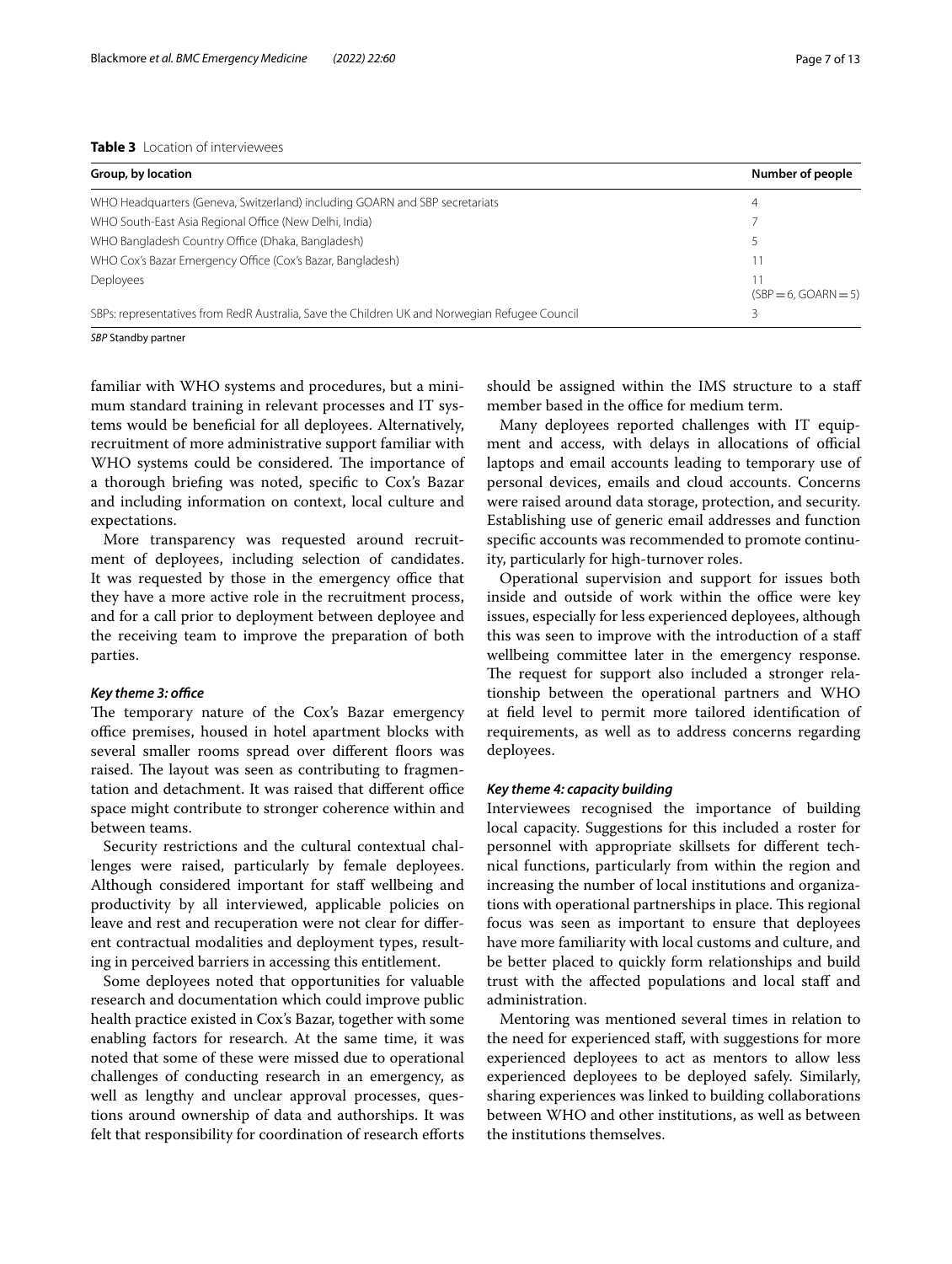#### **Themes Master themes Subthemes Example quotes** 1. Stafng Team structure Incident Management Structure (IMS) "I did not feel it was a hierarchical environment" "There are communication gaps within the IMS, both horizontally and vertically" "Some people from partnerships are trained and well versed in how WHO works and the IMS" Lead roles/team positions "Leadership should be taken on by more experienced deployees… if they are here long enough" "It is better to give specifc technical functions to deployees, rather than lead positions or management responsibility, as these roles should be given to people who are present for a longer period of time" Continuity and transition Duration of deployment "There should be a minimum deployment length of three months""The same time is spent on recruitment regardless of how long they stay for, but the deliverables are very diferent" "Those who contributed the most were those who stayed for more than 3 months" "GOARN deployees are usually only for six weeks, it would be good if this could be extended" Long-term staffing plans "[Operational partnerships] should be used [only] for deployment acutely" "We are moving towards recruiting longer term staff, especially national staff. It would work well if experienced deployees train the national staf" Role of deployees Terms of reference (ToR) Terms of reference need to be clear, both for the receiving office and the deployee" "[unclear terms of reference] results in time not being properly utilized" "Terms of reference are very broad." "Contributions were greater when there was a clear ToR with tasks that could be achieved in the short space of time". Handover **Example 20** and the "Deployments should be staggered, with no gaps" "There should always be handovers" Debriefing There should be a debriefing at the end of each  $\blacksquare$ deployment with a focal point from the organization" "[Deployees] would fnd ways of handing over what was left and gave ideas on how it could be continued. They were mature, highly qualifed, and concerned about handover" Quality of deployee performance Performance Evaluation Report (PER) "(The PER) is a very rigid evaluation structure [it] needs to include softer skills as well as the technical skills" "An alternative to the PER could be a structured conversation" "There is a need for an internal record that is distinct from the PER" Roster **Notionally 12 and 13 and 14 and 14 and 14 and 14 and 14 and 14 and 14 and 14 and 14 and 14 and 14 and 14 and 14 and 14 and 14 and 14 and 14 and 14 and 14 and 14 and 14 and 14 and 14 and 14 and 14 and 14 and 14 and** have been to CXB and performed well, who we could ask to return" Performance review "There should be a performance review process and an early evaluation" "More feedback to deployees and deploying organizations is needed" "An early assessment should be undertaken after two weeks"

## <span id="page-7-0"></span>**Table 4** Themes and subthemes identifed from interviews with example quotes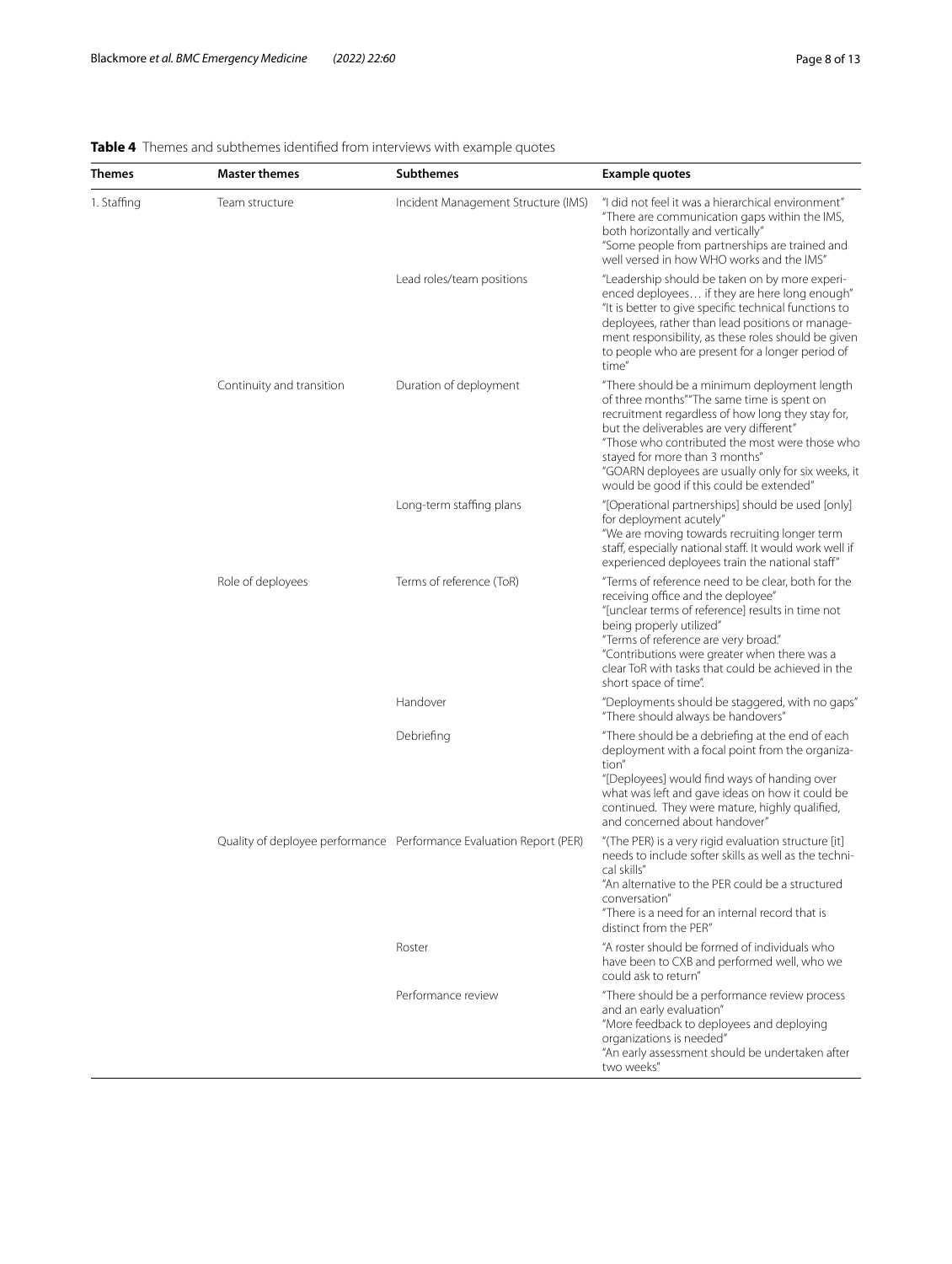# **Table 4** (continued)

| <b>Themes</b>                                 | <b>Master themes</b> | <b>Subthemes</b>                    | <b>Example quotes</b>                                                                                                                                                                                                                                                                                                                                                                                                                      |
|-----------------------------------------------|----------------------|-------------------------------------|--------------------------------------------------------------------------------------------------------------------------------------------------------------------------------------------------------------------------------------------------------------------------------------------------------------------------------------------------------------------------------------------------------------------------------------------|
| 2. Deployment process Preparation and arrival |                      | Preparation                         | "Before initiating the deployment, you should<br>receive letters, documents, and in good time<br>you need some internal documents and informa-<br>tion"<br>"Deployees are usually informed about proce-<br>dures for payment, leave etc by their deploying<br>organization before leaving, so usually this is<br>straightforward"<br>"Personnel deployed through GOARN have been<br>briefed by GOARN, and there is a GOARN focal<br>point" |
|                                               |                      | SBP/GOARN deployment                | "Deployments from GOARN/SBP were a life-saver<br>when we needed one"<br>"Deployments need to be more timely and reli-<br>able"<br>"GOARN personnel deployed were highly trained<br>and deployed quickly"                                                                                                                                                                                                                                   |
|                                               |                      | Organizational structure            | "Administrative questions at times must pass<br>through 3-4 layers: field office administration,<br>country-office, regional office and at times head-<br>quarters/global service center which introduces<br>a delay"                                                                                                                                                                                                                      |
|                                               |                      | Training                            | "Training needs to be provided on the systems<br>required"<br>"Different SBPs may offer different training, but<br>all will receive a degree of mandatory training on<br>operations, finance, security"<br>"In every position there are some particular train-<br>ing needs"                                                                                                                                                               |
|                                               |                      | Orientation/briefing                | "It would be good to have a briefing for deployed<br>personnel in a more structured way"                                                                                                                                                                                                                                                                                                                                                   |
|                                               | Recruitment          | SBP/GOARN recruitment and selection | "Technical area experts should advise the GOARN/<br>SBP partners to recruit deployees/technical<br>experts with the required skillsets"<br>"Generally there has been appropriate matching<br>between expertise, experience and local context"<br>"[An] advantage of using SBPs to deploy staff is<br>that often staff know each other through being<br>deployed with the same people previously"                                           |
|                                               |                      | Telephone call/Skype                | "Although deployees are pre-selected through ros-<br>ters, would still recommend having an interview<br>or call on Skype before agreeing to deployment to<br>discuss expectations"                                                                                                                                                                                                                                                         |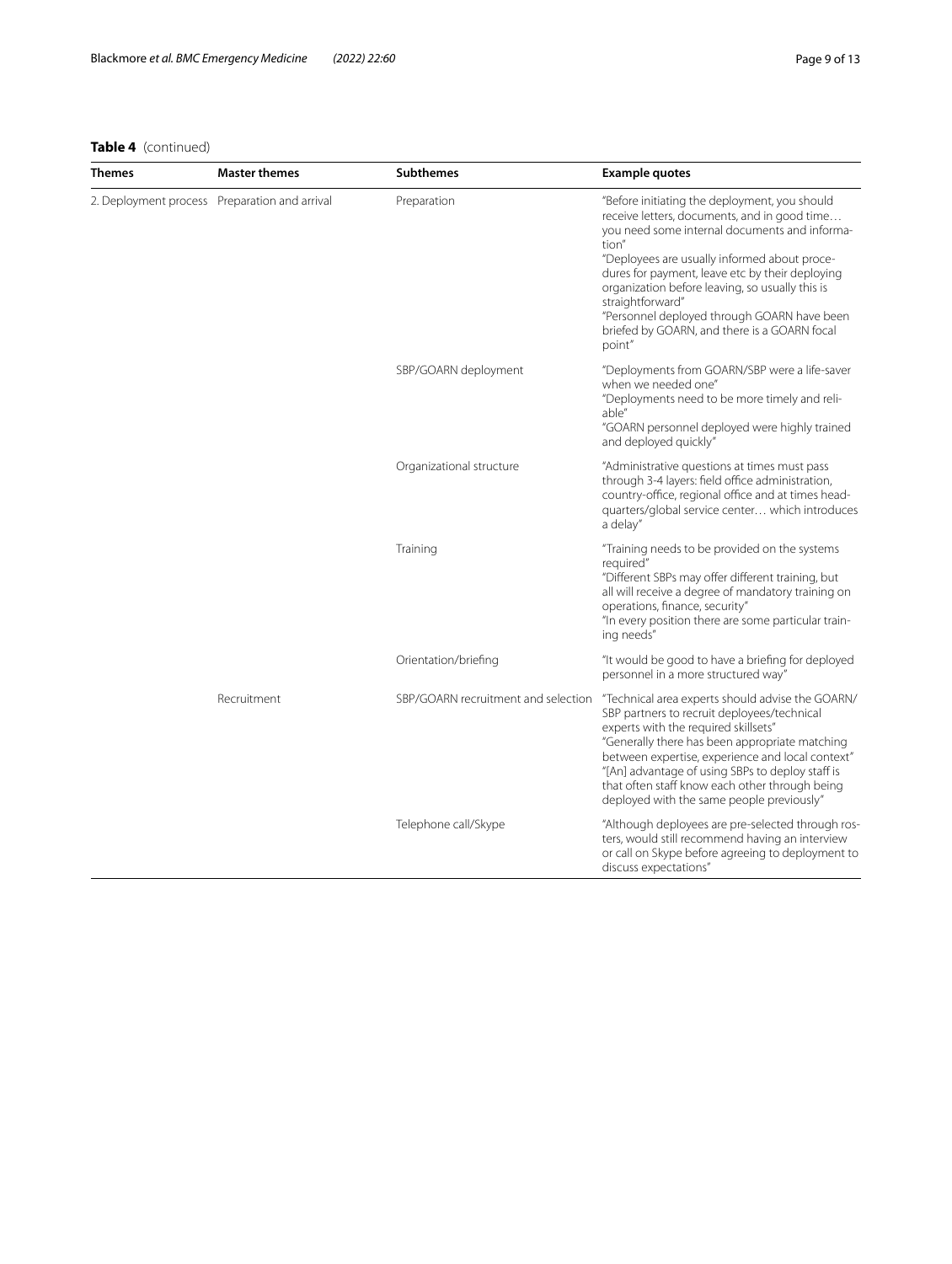## **Table 4** (continued)

| Themes               | <b>Master themes</b>            | <b>Subthemes</b>                   | <b>Example quotes</b>                                                                                                                                                                                                                                                                                                                                                                                |
|----------------------|---------------------------------|------------------------------------|------------------------------------------------------------------------------------------------------------------------------------------------------------------------------------------------------------------------------------------------------------------------------------------------------------------------------------------------------------------------------------------------------|
| 3. Office            | Environment                     | Office environment                 | "There were no set seating arrangements mem-<br>bers of the same team were at time distributed<br>across different rooms"<br>"We now pay more attention to staff wellbeing"<br>"We have a staff wellbeing team trying to enhance<br>team spirit and have everyone working as one"<br>"The SBPs brought diversity to the office – they<br>were from Kenya, Somalia, Afghanistan, Australia,<br>Sudan" |
|                      |                                 | Wider environment                  | "Individuals can have cultural sensitivity and be<br>adaptable but it depends on the person and their<br>experience"<br>"Generally, staff were experienced in working in<br>different cultures and did not have trouble adjust-<br>ing"<br>"There are less complex security issues than in<br>other contexts where I have worked"                                                                    |
|                      | Policies and procedures         | Rest and recuperation (R&R)        | "A clear [standard operating procedure] is needed<br>to ensure there is no confusion over R&R policies<br>applicable to different contract types and situa-<br>tions"                                                                                                                                                                                                                                |
|                      |                                 | Research                           | "A mechanism is needed which makes it easy to<br>do research"                                                                                                                                                                                                                                                                                                                                        |
|                      |                                 | Equipment/emails                   | "My official email came only half-way through my<br>deployment. Some deployees were temporarily<br>using their personal email. Official email accounts<br>should be assigned as a matter of routine"                                                                                                                                                                                                 |
|                      | Support                         | Supervision                        | "Supervision is key for less experienced staff"                                                                                                                                                                                                                                                                                                                                                      |
|                      |                                 | Relationship with SBP/ institution | "There should be stronger communication<br>between [operational partners] and WHO at field<br>level to better meet needs"                                                                                                                                                                                                                                                                            |
| 4. Capacity building | Sharing experiences             | Mentoring                          | "[An operational partner] has a buddy system<br>where more junior staff are linked with seniors<br>who have 5-10 years' experience. This works well"                                                                                                                                                                                                                                                 |
|                      |                                 | Building collaborations            | "No single institution has all the capacity and so<br>we need to use surge capacity from other institu-<br>tions"                                                                                                                                                                                                                                                                                    |
|                      | Increase of SEARO participation | Pool of institutions               | "We want to build capacity institutions from SE<br>Asia are not yet as active/engaged as from other<br>regions"<br>"The response from Western institutions is dispro-<br>portionate"                                                                                                                                                                                                                 |
|                      |                                 | Regional focus                     | "It can be useful to use regional [operational part-<br>ners] due to culture and regional solidarity"<br>"We should have a regionally focussed GOARN<br>mechanism for this WHO region. This way the<br>experience can be used in the region and we build<br>local capacity"<br>"If people are from the region or have experience<br>in the region, they find it easier and blend in well"            |

## **Discussion**

## **Demographics and professional profles of deployees**

Analysis of staff demographics showed an equal gender split, and an overrepresentation of staff recruited from Europe and Western Pacifc regions. Only one deployee was from the South-East Asia region, despite interviewees stating that local deployees may have adjusted better to the environment and would have had more local context-specific knowledge. There was a large number of people deployed to work within surveillance and epidemiology, which are key technical areas during an initial emergency response when little is known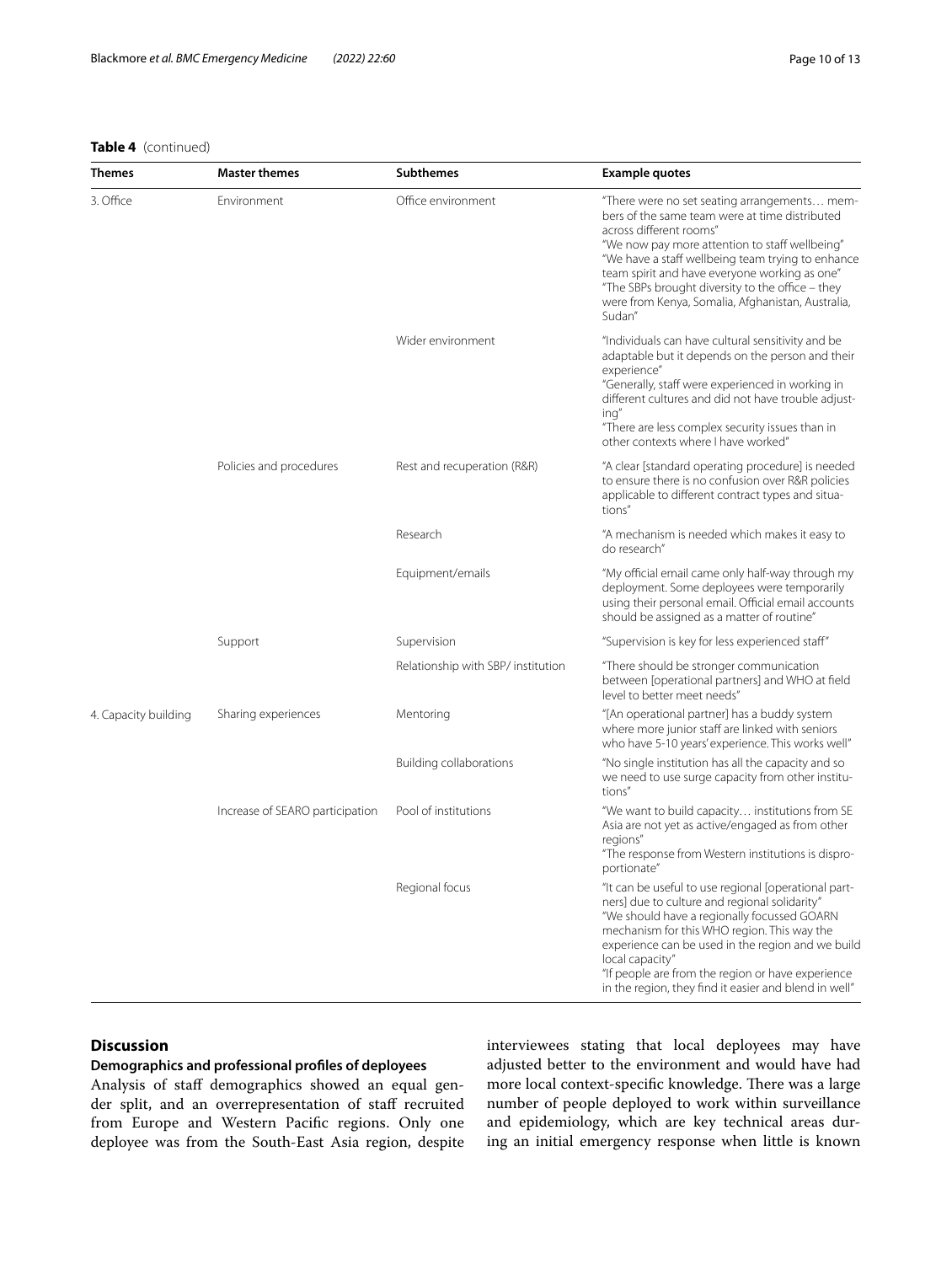about the target population and its healthcare needs [\[15](#page-12-13)]. Deployees generally brought considerable experience in humanitarian and public health work. There was a positive view of more experienced deployees nurturing more junior colleagues to share their skills and knowledge, and this was discussed by both deployees and permanent staf from the WHO offices. In some situations, a compromise may be made between experience and offering opportunities to newer workers to develop capacities to ensure sufficient staffing numbers, including through early recruitment of local staff and subsequent capacity building. Where this is the case, capacity building theory [[16](#page-12-14)] should be considered to identify the specifc theory and methodology being used to support these efforts.

## **Practical considerations**

Cultural challenges faced by deployees relating to the local context and the office environment were not unique to this study. Working in a markedly diferent cultural context was often discussed in interviews and had been mentioned in the research carried out by Bjerneld et al.  $[12]$  $[12]$ . This was voiced most often by female deployees and led to them feeling uncomfortable at times in the wider environment of Cox's Bazar. Whilst this is concerning, and it has been shown that cultural contradictions between benefciaries and agencies can impact aid efectiveness [\[17](#page-12-15)], both social and organisational support can offset burnout related to cultural challenges [[18](#page-12-16)] and should be considered from the start of future responses to increase health and wellbeing of those deployed. Challenges relating to IT availability and access, data protection and continuity had also been raised in other studies [[10,](#page-12-8) [19](#page-12-17)] and was frustrating to many of the deployees who were reluctant to use their personal email and IT equipment. Although WHO staff were not affected, all those spoken to recognised the risk of using external fle sharing websites and the use of generic email addresses was recommended to provide more continuity to the response. It is recognised that the efective use of information and communication systems in emergencies can enhance the health, safety and resilience of displaced populations [[20\]](#page-12-18). Where it is suboptimal, this impact is witnessed in human, organizational, and environmental issues [[21\]](#page-12-19) and this was seen to afect the working environment in Cox's Bazar, where it compounded problems relating to the physical properties of the emergency office. It was important for deployees to be working in the same office area as their team but this was not always possible in the Cox's Bazar emergency office due to the office layout. People working in the response from all technical areas who were afected by this described feeling isolated at times due to being physically distanced from team members. Physical office space arrangements in future emergencies could consider the likely size and structure of the teams necessary, and be planned to promote teamwork. This should also take into account the need for supervision and support, which was considered particularly important by less experienced staf.

## **Operational considerations**

The need for early performance reviews of deployees was recognised by all those interviewed and recommended to improve efectiveness and support. Other issues relating to team organisation and structure, and the need for clear and specifc terms of reference, had been identifed by previous research  $[22-24]$  $[22-24]$ . Those deployed felt that clarity in their roles, rather than generic terms of reference, would lead to faster orientation and integration within their teams. Likewise, requests for more information prior to deployment and a more streamlined deployment process have been found in prior studies [[12,](#page-12-10) [25](#page-12-22)]. A standardised process and battery of documents could reduce these discrepancies and lead to deployees feeling equally prepared on arrival. Requests for more information on the selection and deployment of staff from operational partnerships was specifc to this study and was discussed more by those who worked directly with deployees in the emergency office.

## **Strategic planning**

There were different opinions on optimal duration of deployment. Some interviewees felt that six-week deployments were a sufficient period of time to offer meaningful contributions within the high-pressure environment of the emergency response, while others felt that contributions made during six-week deployments often did not weigh up to the disruptive efects of staf turn-over that were experienced and advised against shorter term deployments. There was no clear pattern in preference between those deployed and permanent staf, or between those working in the emergency office or those working in other locations. However, it was recognised that longer deployments would require breaks in service for rest and recuperation. The process for this should be consistent and transparent, as requested in some interviews by those deployed who were afected by this, as it has been found to be an additional source of stress for humanitarian aid workers  $[26]$  $[26]$  and can disadvantage local staff  $[27]$  $[27]$ .

Staffing levels were deliberately higher at times of predicted greater need, such as the monsoon season (see Fig. [2](#page-5-1)), and deployment length in future responses may need to be adjusted to cover times when it is possible to anticipate increased demand on services. As the response became more protracted, the reliance on surge stafing fell and there was a shift towards a more sustainable model of locally recruited staf.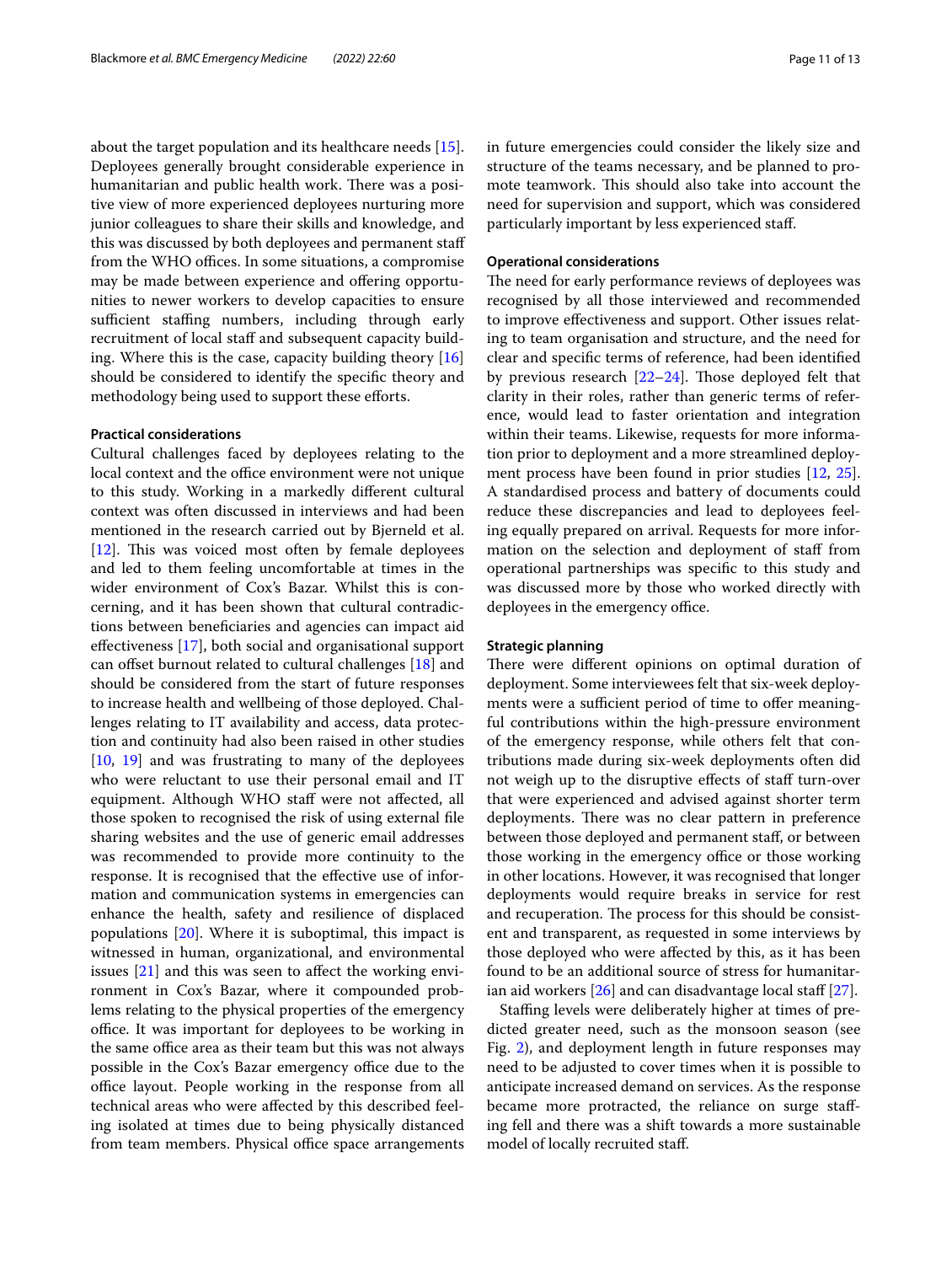## **Actions taken since data collection**

Since this exercise was conducted in 2019, various issues raised in this piece have been addressed, but are included here so other settings might learn from the Cox's Bazar experience and address any issues in a timely manner. Notably in 2018, a staf wellbeing committee was established, which has since worked to flag staff wellbeing needs within the Cox's Bazar office, to formulate advice to management and to help address wellbeing challenges where possible. Following a broad operational review in late 2018, the establishment of a sub-office structure in 2019, with delegations of authority to feld level, clear administrative standard operating procedures and recruitment of administrative support staff with appropriate skillsets have been observed to have streamlined administration considerably overall. In late 2019, a move to medium-term oriented office space addressed some of the limitations flagged by deployees in the earlier office accommodation, which was perceived to limit team's functionality. A consultant was hired specifcally to coordinate and further research efforts conducted in the duty station in 2019, and GOARN has initiated an online interactive training to raise awareness among those eligible to be deployed on the realities and challenges of working with GOARN in the feld on an outbreak response mission. The development of a strategic plan for the health response, structured organizational workplans and mobilization of funding are some priorities to ensure stafng can be transferred from operational partners to organizational staf as early as possible.

## **Limitations**

The study does not cover internal deployments within WHO, which were largely from the South-East Asia region, particularly the WHO country office in Bangladesh. It also does not cover Government deployments, including from the national FETP programme.

The selection process for interviews was originally a stratifed sample but this transitioned to a snowball strategy which may have resulted in selection and reporting bias and resulting in the same issues being raised and interviews reaching saturation point earlier. The interviews, however, continued to elicit a range of both positive and negative comments on a range of topics. There are likely to also be some limitations with the transferability of fndings to other groups and organizations as some issues raised may be specifc to WHO policies and procedures.

Whilst it can be difficult to generalise the experience of all people deployed given their varying lengths of deployment and deployment to diferent areas of the response, there are common fndings between this study and fndings from literature which indicate continued need to improve the process of deployment of humanitarian workers for efective response.

## **Conclusion**

Studies have recognised a dearth of organisational learning when examining the impact of emergency work on humanitarian workers  $[10]$ . This study has examined the experiences of feld workers deployed to a humanitarian emergency response and identifed four main areas which contribute to the perceived quality and efectiveness of the deployments which may be considered to improve future deployments. The study has underscored the invaluable role of operational partnerships, early in emergency response, while medium-term oriented planning is being operationalized. The protracted nature of the humanitarian crisis in Cox's Bazar has enabled this study to be designed and implemented whilst the emergency was ongoing. This allowed interviews to take place with key personnel, with many deployees still available for interview. This demonstrates feasibility of organizational operational research in a protracted emergency. The engagement of deployees in the evaluation of the response is something that must be conducted on a routine basis. It has identifed themes (stafing, the deployment process, the office/base, and capacity building) which are seen as crucial to the quality and efectiveness of the deployment by both the people deployed and the receiving organisation. A number of these themes can lend themselves for policy and practice changes, as well as conversion into performance indicators for deployments for both the deploying and receiving organizations. Currently, only individual performance monitoring exists (in the form of performance reviews), but the development of wider monitoring and evaluation tools will help to assess the efectiveness of the deployments and improve their quality, for the individuals being deployed, their deploying organizations and the receiving organisation. The interviews conducted identifed both strengths and areas for development in the themes identifed, and it is hoped these can act as a trigger to conduct such monitoring and evaluation in future. This study provides the basis for further research into the operational and technical aspects of deployments during an emergency public health response. The aspects captured would constitute an important part of a comprehensive review of operations.

#### **Supplementary Information**

The online version contains supplementary material available at [https://doi.](https://doi.org/10.1186/s12873-022-00618-4) [org/10.1186/s12873-022-00618-4](https://doi.org/10.1186/s12873-022-00618-4).

<span id="page-11-0"></span>**Additional fle 1.**